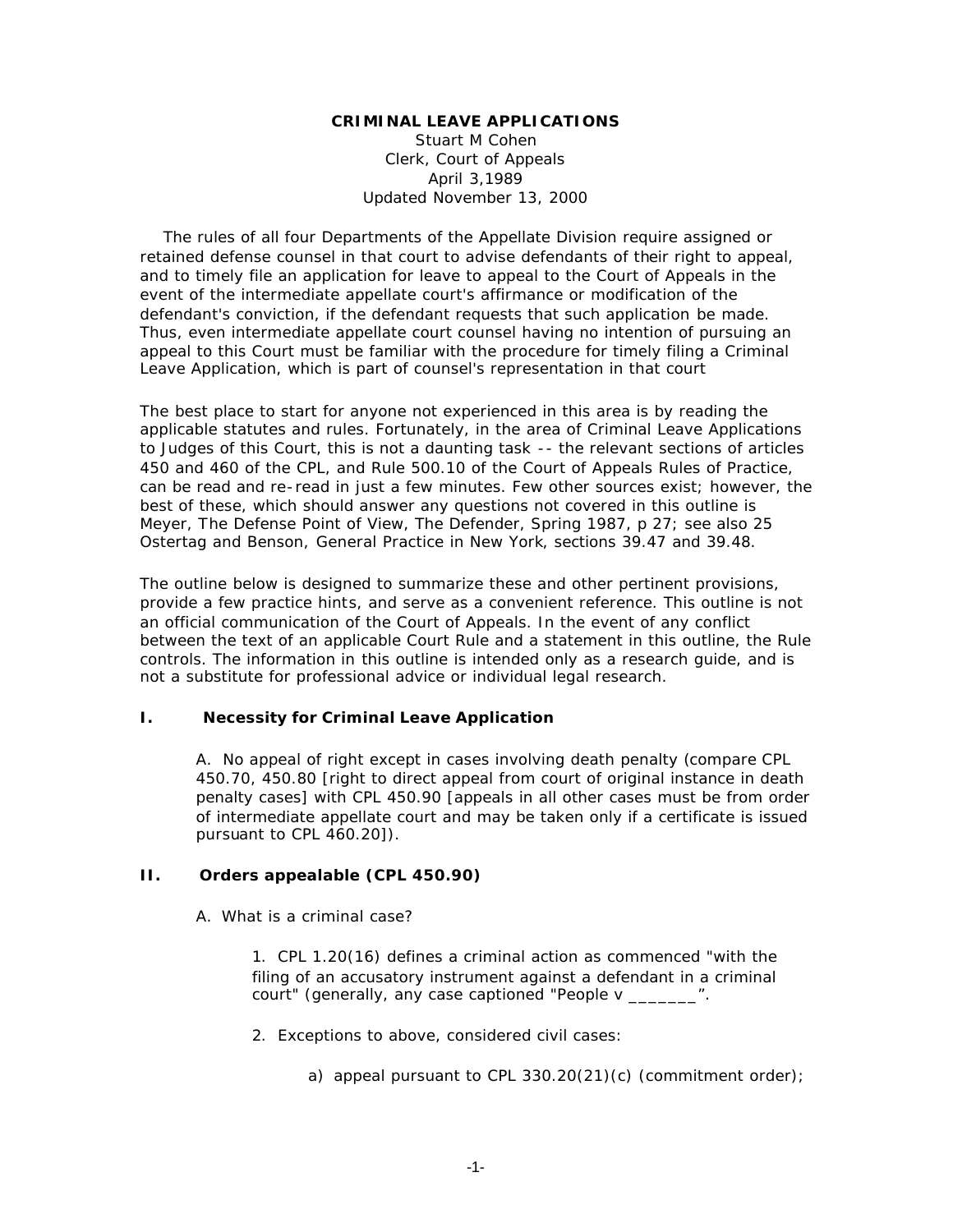b) proceeding for remission of forfeiture of bail (CPL Article 540, see *People v Public Serv. Mut. Ins. Co. [Robinson],* 37 NY2d 607).

- 3. Does not include "quasi-criminal" proceedings which are governed by the civil appeal provisions of the CPLR.'
	- a) *habeas corpus* (People *ex rel*. \_\_\_\_\_\_\_\_\_\_):
	- b) CPLR article 78 to review prison discipline, parole determination, etc., or to compel or prohibit a Judge or prosecutor from taking some action within a criminal action.

B. Order sought to be appealed must be adverse or partially adverse to party seeking leave to appeal (CPL 450.90[1]) (note exceptions to appealability of "partially adverse" orders in *People v Griminger*, 71 NY2d 635,641, and cases cited).

1. Intermediate appellate court order of affirmance is adverse to party who was appellant in that court (dismissal of an appeal by the intermediate appellate court is also appealable [CPL 470.60(3)]).

2. Intermediate appellate court order of reversal is adverse to party who was respondent in that court.

3. Intermediate appellate court order of modification is partially adverse to each party.

4. **NOTE** that an appealable order must affirm (or dismiss an appeal), reverse or modify a judgment or order-- any order denying or granting a motion (such as for leave to appeal or for a stay) or an application for a writ (e.g., *coram nobis*) is not appealable pursuant to CPL 450.90(1), though an order of an intermediate appellate court affirming the granting of a writ of *coram nobis*, e.g., is appealable).

C. In addition, where the order of the intermediate appellate court is one of reversal or modification, CPL 450.90(2) requires:

1. That the Court of Appeals determine<sup>1</sup> that the determination of reversal or modification was "on the law alone or upon the law and such facts. which, but for the determination of law, would not have led to reversal or modification (CPL 450.90[2][1]); or

2. The appeal is based upon a contention that corrective action, as that term is defined in section 470.10, taken or directed by the intermediate appellate court was illegal" (CPL 450.90[2][1,]).

 $\overline{a}$ 

 $1$  The Appellate Division's characterization of its order is thus not binding on the Court of Appeals.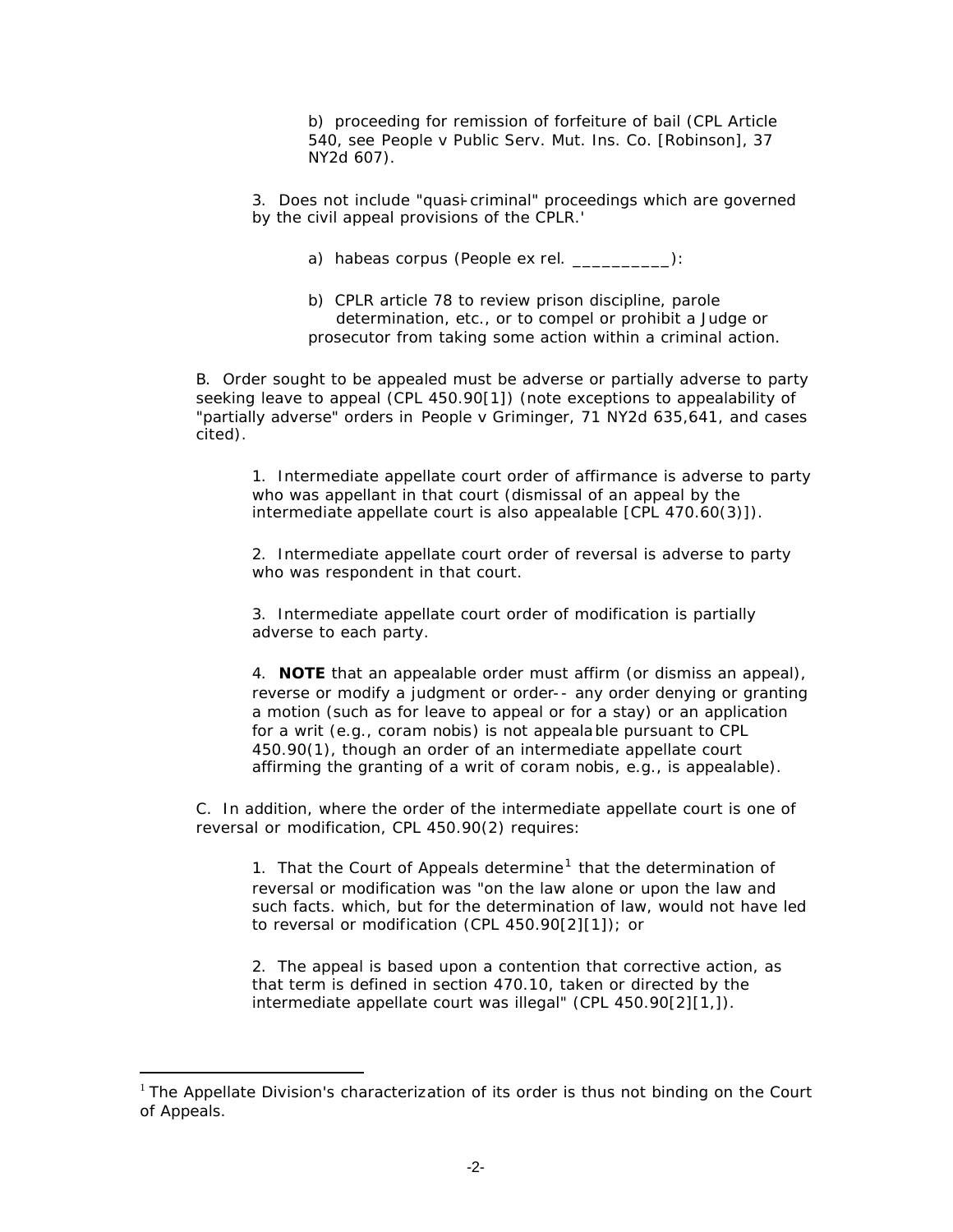- D. Examples of determinations held not to satisfy CPL 450.90(2)(a):
	- 1. Reversal or modification in the interest of justice:
		- a) on unpreserved issue (*People v Dercole*, 52 NY2d 956);
		- b) based on improvident exercise of discretion (as opposed to abuse).
	- 2. Reversal or modification predicated on determination of mixed question of law and fact, or pure question of fact (for list of mixed questions, see *People v Harrison*, 57 NY2d 470), such as;
		- a) probable cause to search or arrest (but whether correct standard employed may be question of law that will support an appeal);
		- b) whether a verdict is contrary to the weight of the evidence (factual question, distinguish sufficiency of evidence, a question of law that will support an appeal),
		- c) whether there has been consent to questioning or search;
		- d) whether action under given circumstances was reasonable.
- E. Even if order is appealable, application will be dismissed if:
	- 1. It appears that defendant is not available to obey the mandate of the Court of Appeals in the event of an affirmance of the conviction (see *People v Shaw*, 72 NY2d 838); or
	- 2. The defendant dies (in which case the prosecution abates) (see *People v Parker*, 71 NY2d 887); or
	- 3. If a previous application for permission to appeal has been made and denied (*People v McCarthy*, 250 NY 358, 361).

#### **III. To whom application may be made**

A. **NOTE**: Unlike civil motions for leave to appeal from final orders of the Appellate Division, only one application is available in a criminal case (see *People v McCarthy*, 250 NY 358, 361, *supra*)

- B. From order of Appellate Division, application may be made to
	- 1. A Judge of the Court of Appeals designated by the Chief Judge to hear the application (CPL 460.20[2][a][i]) (no choice on the part of the applicant); or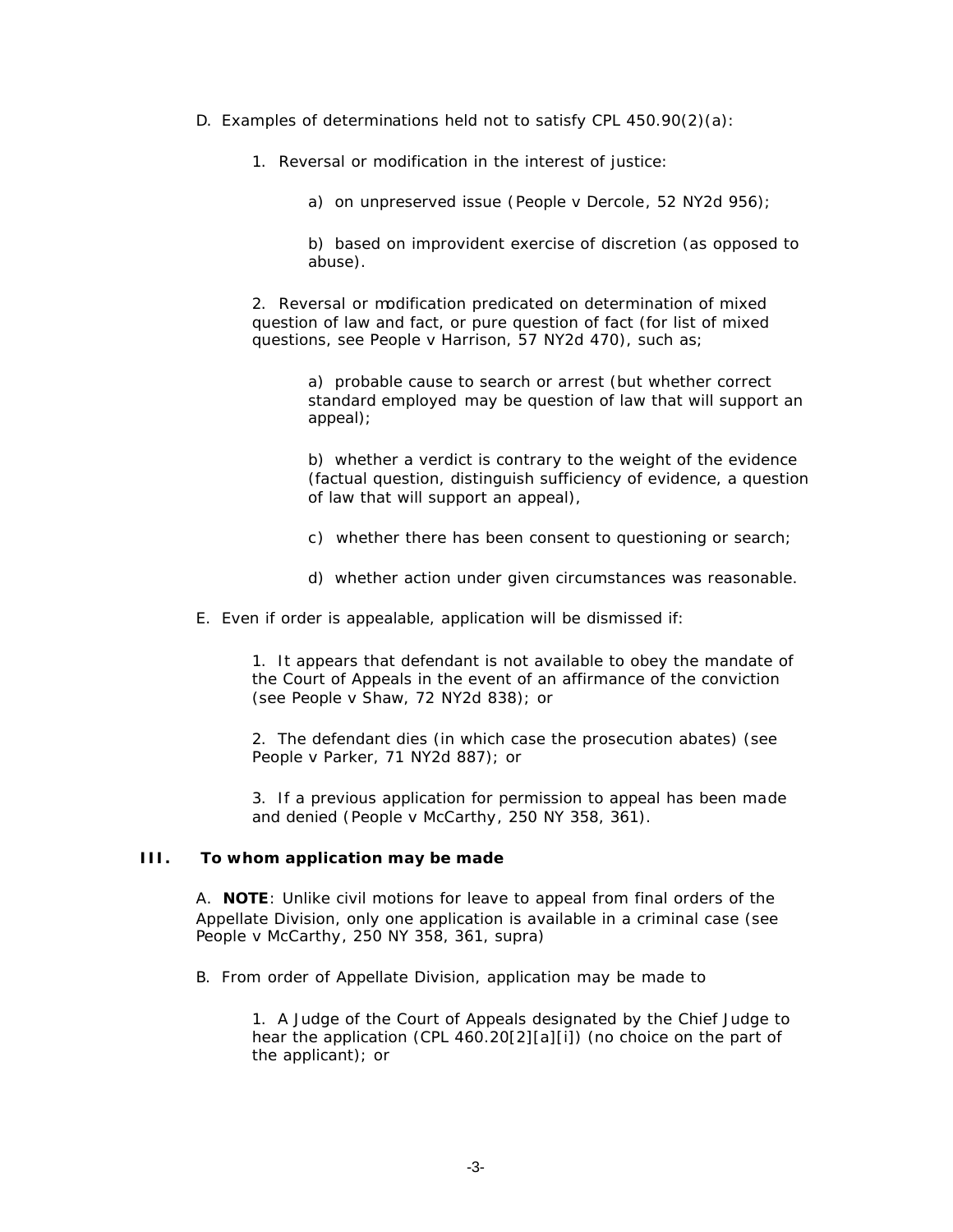2. If the order of the Appellate Division is one of affirmance, reversal or modification (but not dismissal, in which case the application may only be made to a Judge of the Court of Appeals), any Justice of the Appellate Division of the department that entered the order sought to be appealed (CPL 450.20[2)[a][ii).

## **NOTE**

a) Where the order of the Appellate Division has dismissed an appeal taken to that court only a Judge of the Court of Appeals may grant leave to appeal (CPL 470.60[3*]; People v Santos*, 64 NY2d 702, 704).

b) Although the statute does not require that the Justice have been on the panel that issued the order, applicable Appellate Division rule may so require.

c) The applicant may choose the Justice, (including a dissenting Justice, if any).

C. From an order of any other intermediate appellate court, an application may be made only to a Judge of the Court of Appeals designated by the Chief Judge to hear the application (CPL 460.20(2][b]; CPL 470.60[3])

### **IV. Time within which application must be made**

A. Normally, 30 days after service upon the appellant of a copy of the order sought to be appealed (CPL 450. l0[5][a]). **NOTE** that service with notice of entry is not required, as in civil cases.

B. Extension of time for making application (CPL 460.30)--

1. Available only by motion addressed to full Court in compliance with Rule 500.11.

2. Motion for extension of time must be made within one year of expiration of 30-day period for making application.

3. Statutory grounds for motion -- failure to timely make application must have resulted from:

> a) improper conduct of a public servant or improper conduct, death or disability of the defendant's attorney; or

b) inability of the defendant and his attorney to have communicated, in person or by mail, concerning whether an appeal should be taken, prior to the expiration of the time within which to take an appeal due to the defendant's incarceration in an institution and through no lack of due diligence or fault of the attorney or defendant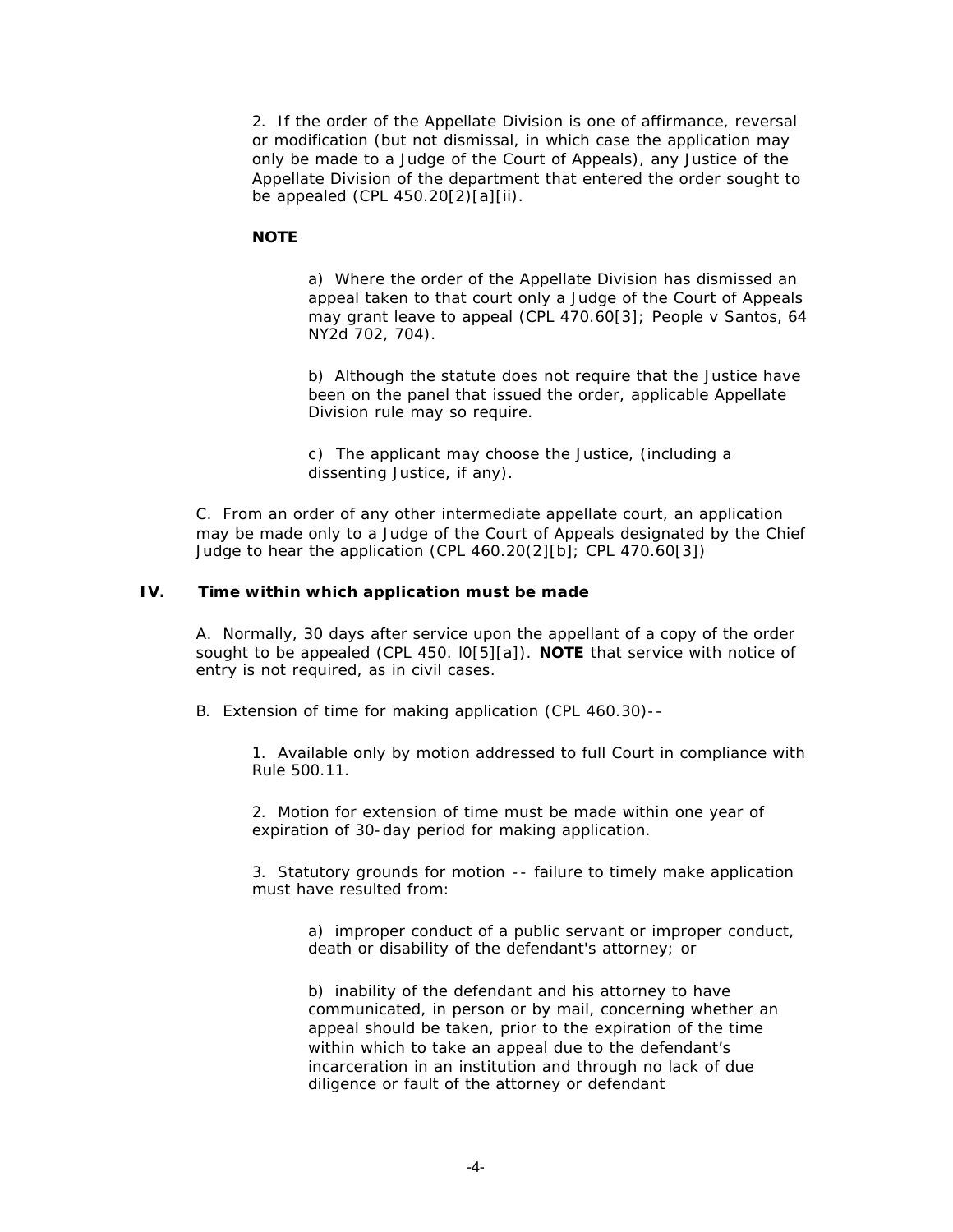4. An application under CPL 460.30 is available only to a defendant, not to the People.

## **V. Form of Criminal Leave Application to Judge of Court of Appeals (Rule 500.10)**

A. Application itself should be in letter form, sent to the attention of the Clerk of the Court, with a copy sent to opposing counsel, the adverse party or both, as circumstances warrant (formal affidavit of service not required), and should state:

1. That an application has not been made to a Justice of the Appellate Division;

2. Whether oral argument of the application is requested;  $2^2$ 

3. Whether there are any co-defendants and the status of their appeals; and

4. The issues sought to be raised on appeal to the Court of Appeals, and why such issues are reviewable and leaveworthy (avoid repeating arguments made in briefs where possible).

B. The following should be enclosed with the application (papers will be returned when the application is decided if requested in cover letter):

- 1. Briefs filed by both parties in the intermediate appellate court;
- 2. Order of the intermediate appellate court sought to be appealed;

3. Opinion or decision of intermediate appellate court and any relevant writings of other courts in the case; and

4. Bound record or appendix (not required by Rule, but helpful to include if available).

### **VI. By whom made on behalf of a defendant seeking leave to appeal**

A. The application may be made pro se if the defendant chooses, but still must be timely accomplished.

B. If the defendant has assigned or retained counsel in the intermediate appellate court, counsel is required by the rules of each judicial department to prepare and submit the application if defendant so requests (Court of Appeals does not assign counsel until leave to appeal is granted).

 $\overline{a}$ 

 $2$  Rule 500.10(a). NOTE that a request will not automatically entitle one to an oral hearing on an application and that telephone conferences often are used instead of face-to-face meetings.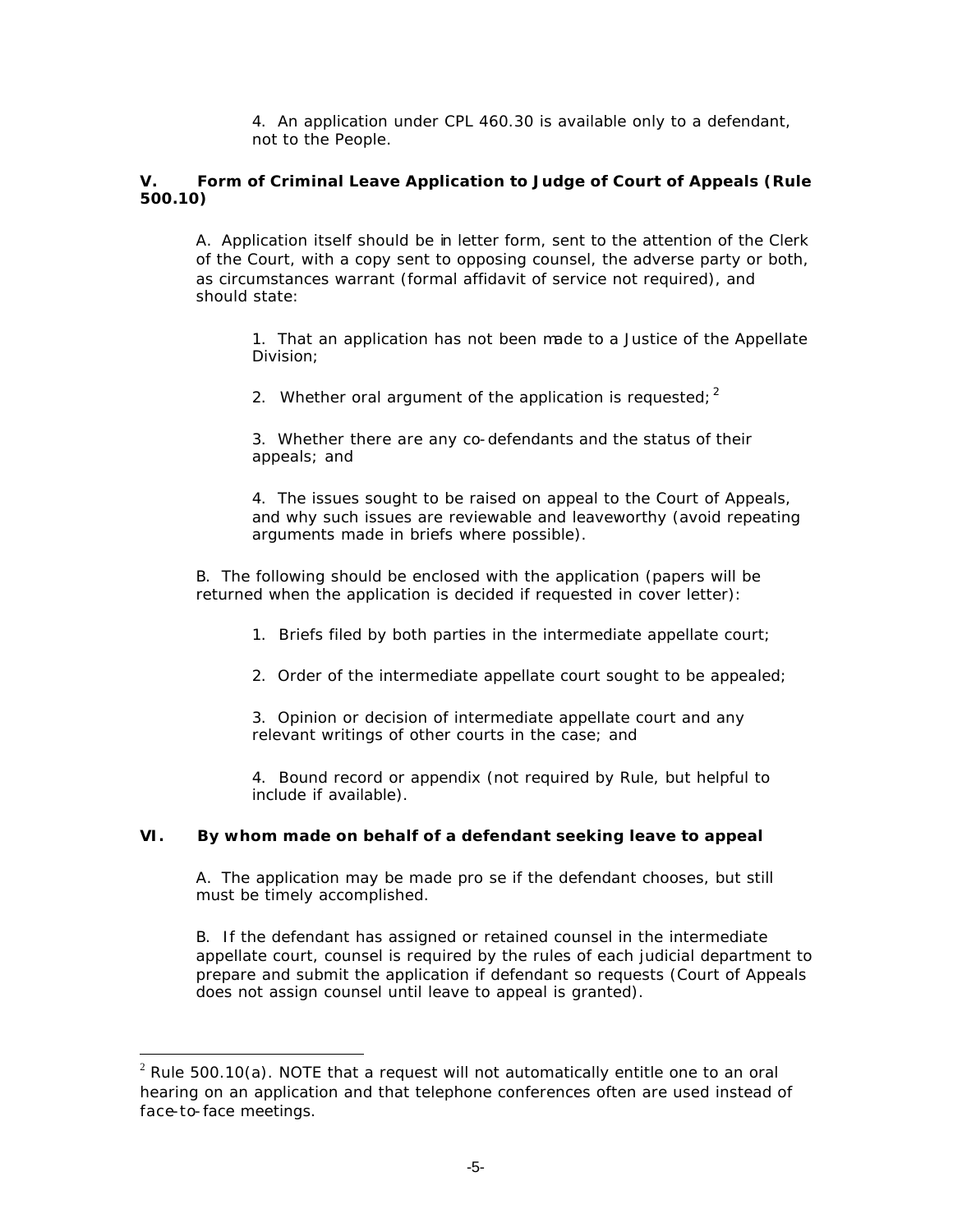## **VII. Stays**

A. In a non-capital case, the taking of an appeal by either party does not stay the execution of any judgment, sentence or order of either a criminal court or an intermediate appellate court (CPL 460.40).

B. Stay granted by a Judge of the Court of Appeals (CPL 460.60)--

1. A Judge to whom a leave application has been assigned may, upon reasonable notice by the applicant to the opposing party and reasonable opportunity to be heard:

a) stay execution of the judgment pending: the determination of the application for leave to appeal and, if that application is granted, stay or suspend execution of the judgment pending determination of the appeal; and

b) either release the defendant on his own recognizance or continue bail previously determined or fix bail pursuant to CPL article 530 (but see *People v Lettelough*, 86 NY2d 259, 263 (stay of enforcement of condition of sentence other than imprisonment]).

2. If the application for leave to appeal is denied, the interim stay terminates upon the signing of the certificate denying leave.

3. Only one stay application pursuant to CPL 460.60 is permitted between entry of the order sought to be appealed and determination of the appeal by the Court of Appeals.

4. Any stay pursuant to CPL 460.60 will terminate if the appeal is not argued within 120 days of the issuance of the certificate granting leave to appeal, unless the Court of Appeals:

> a) extends the time for argument or submission beyond the specified period of 120 days; and

b) upon application of the defendant, expressly orders that the stay continue until the determination of the appeal or some other designated future date or occurrence

### **VIII. Factors considered in deciding applications**

A. Assuming order is appealable, an application must also present issues that are reviewable;

1. Issues must be preserved (if order sought to be appealed is one of reversal or modification, lack of preservation may result in nonappealability; see Section II, C, 1, *supra*) (also note limited exception for "mode of proceeding errors" that may be reviewed even if not preserved).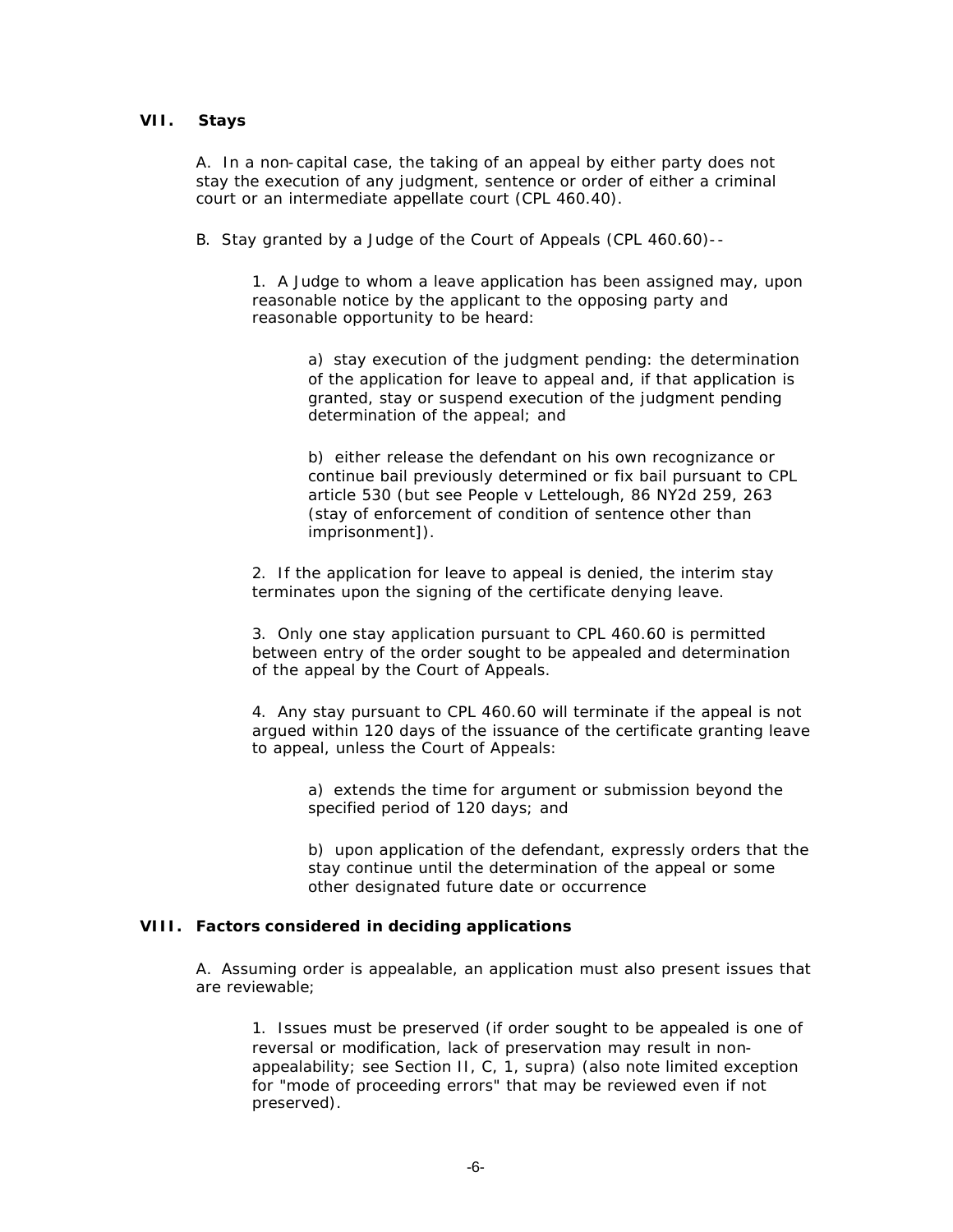2. Issues must not be of the type not reviewable in the Court of Appeals, even if preserved:

a) excessiveness of lawful sentence;

b) whether verdict is contrary to weight of evidence (compare sufficiency, which is a legal question);

c) factual question or mixed question of law and fact (Section II, D, 2, *supra*)

B. If issues are renewable, the ones most likely to warrant a grant of leave to appeal are:

1. Those on which the judicial departments of the Appellate Division have split;

2. Those presenting questions of widespread, statewide impact or of first impression;

3. Those involving recent U. S Supreme Court decisions and how they are to be applied in New York (e.g., should New York adopt a different rule under the State Constitution, under which it may give greater rights than those given under the Federal Constitution);

4. Those possibly determined erroneously in a published writing at the intermediate appellate court, which may mislead other courts, the bar and the public;

5. Those involving construction of new statutory schemes.

## **IX. Reconsideration (Rule 500.10[b])**

A. Requests for reconsideration must, like original applications, be made through the Clerk of the Court:

1. Letter request, with copy to opposing counsel, adverse party, or both, as circumstances warrant, is sufficient;

2. Request will automa tically be assigned to Judge who ruled on original application

B. Time to request reconsideration (Rule 500.10 [b]) --

1. Request must be made within 30 days of date after original application has been decided;

2. Assigned Judge may permit application after expiration of 30-day period, but only for compelling reasons;